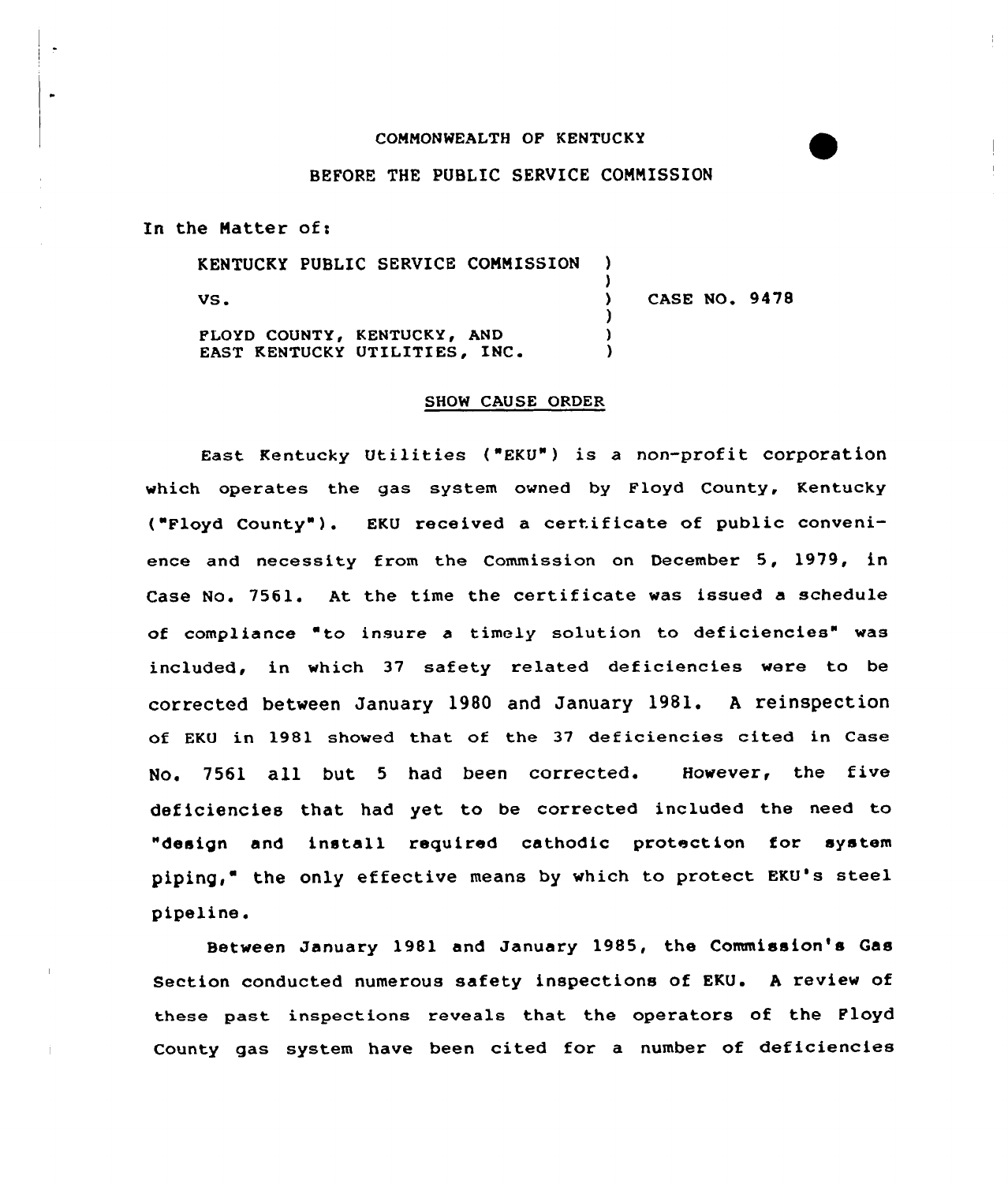relating to inadequate maintenance and operation of the system. In each of these safety inspections the EKU operators have been cited for not having a corrosion control program for the steel pipeline in the gas system.

From September 1984 through July 1985, three leak surveys were performed on the EKU system which found a total of 323 different leaks. During each survey several leaks were found that vere Grade 1, hazardous leaks, requiring immediate repair. The large number of leaks discovered in these three leak surveys supports the conclusion that the EKU system continues to deteriorate due to the absence of a corrosion control program.

The Conunission notes that in the lease executed betveen Floyd County and EKU to operate the gas system, EKU agreed "to operate said system. . .so as to comply with all rules and regulations of. . .(the) Commission, and shall keep and operate said systein in a safe and efficient manner, as required by said regulatory commission." The Commission further notes that during the 1980-1985 period it has repeatedly instructed EKU management to eliminate certain spending practices due to their imprudent or unwarranted nature. EKU failed to do so and line loss increased from 17 percent in 1981 to over 22 percent in 1984.

EKU also has <sup>a</sup> delinquent bill for. gas purchased from Kentucky West Virginia Gas Company ("Kentucky West") of \$ 317,221.90 (as of May 6, 1986). Kentucky West has advised the Commission that unless EKU agreed to <sup>a</sup> definite payment schedule to eliminate the delinquency, steps would be taken to suspend gas

$$
-2-
$$

. . . . . . . . . . . .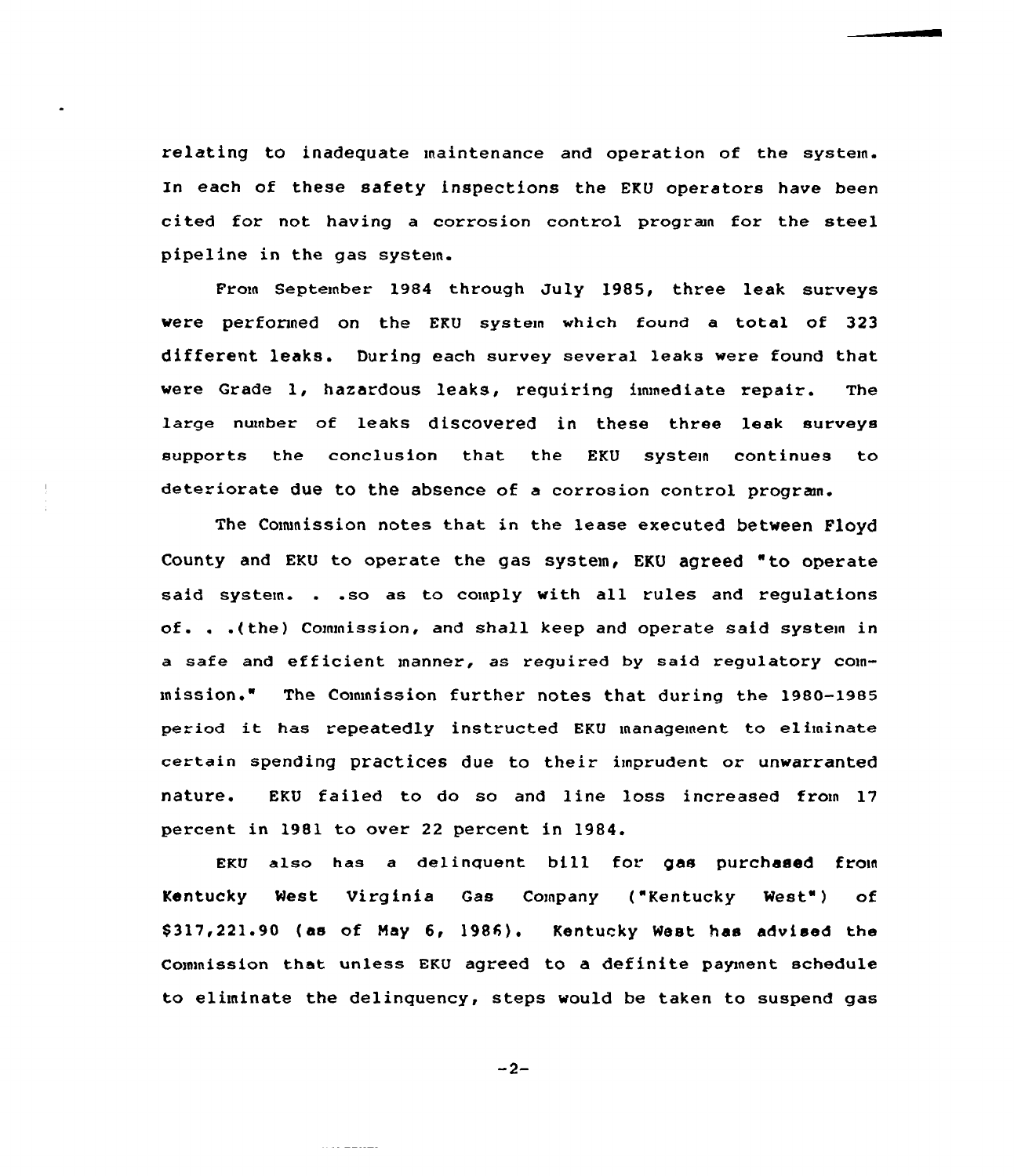deliveries until the delinquency was satisfied. At the time of Kentucky West's notice to the Commission {August 13, 1985) FKU's delinquency to Kentucky West was \$249,705.67.

 $\bullet$ 

on August 22, 1985, the commission issued a Show Cause Order (Case No. 9405) requiring EKV to present "evidence related to (its) delinquent purchased gas account" and to "demonstrate what action (it) intends to initiate to assure adequate gas supplies." EKU has not made arrangements with Kentucky West to resolve the delinquency. Customers of the gas system owned by Floyd County continued to receive gas during the 1985-86 heating season only because Kentucky West did not suspend deliveries to EKU. The Commission is of the opinion that future gas service to the customers of the gas system owned by Floyd County continues to be threatened.

Due to EKU's lack of ability to provide adequate service the Commission finds it necessary for Floyd County, the owners of the gas system, to show cause why the Commission should not conclude that EKU's management of the Floyd County system has not been adequate to operate a gas system in a safe and efficient manner, that a reliable, reasonably priced supply of gas to its customers is threatened, and further, to show cause why Floyd County should not terminate the operating lease with EKU.

IT IS THEREFORE ORDERED that County Judge/Executive John M. Stumbo, Gerald DeRossett, 1st District Magistrate, Jackie Edford Owens, 2nd District Magistrate, Edward Caudill, 3rd District Magistrate and Ermal Tackett, 4th District Magistrate shall appear

 $-3-$